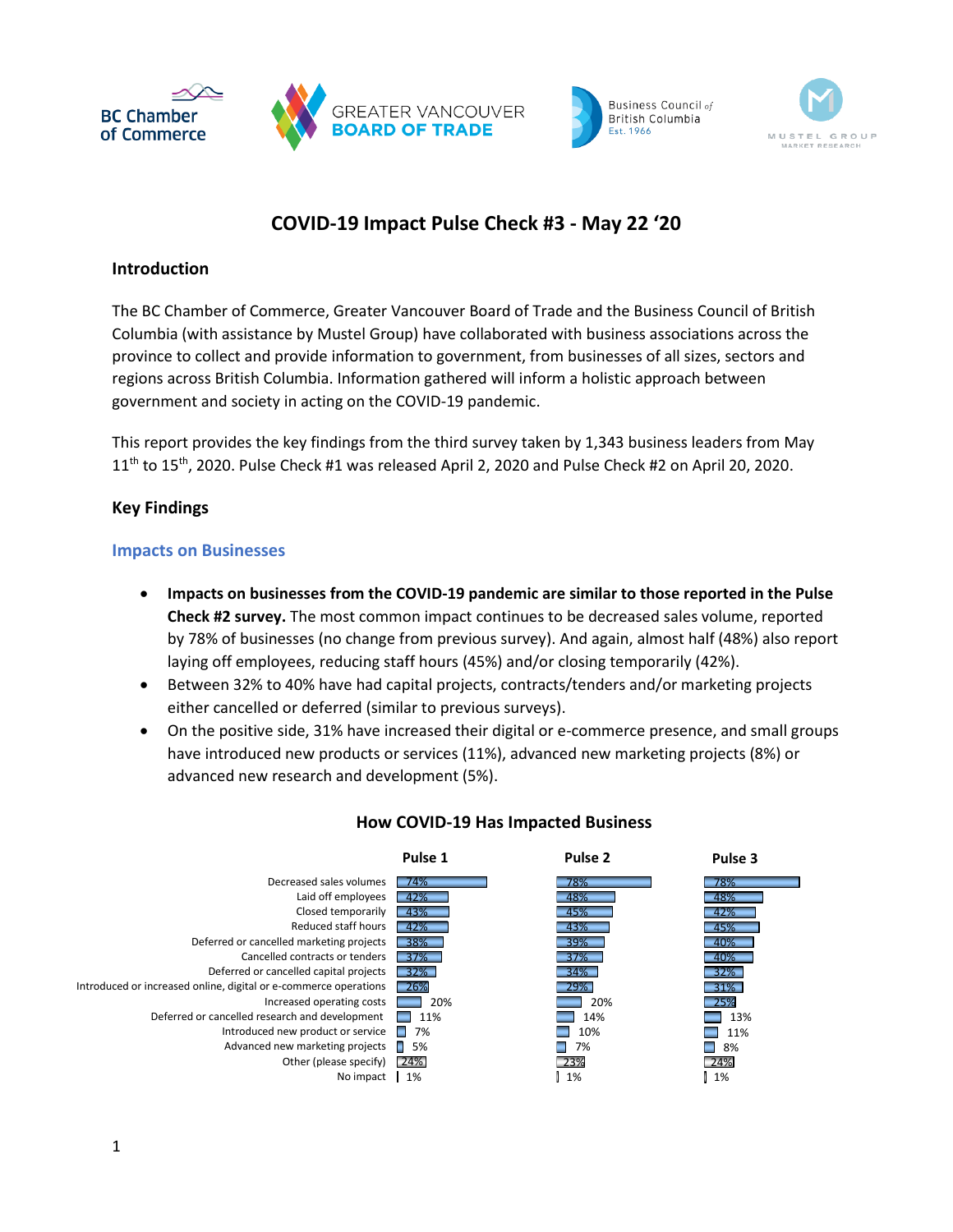- In terms of businesses that have *closed temporarily, the level is slightly higher in urban markets (50%) than in rural (42%)*, with the incidence highest in the following sectors: healthcare and social assistance - 74%, arts and entertainment - 77%, accommodation and food services - 68%, and retail - 58%.
- Among those laying off staff**, on average businesses have laid off 12 employees which is less than the 25 reported in Pulse Check #2, and 43 employees reported in the first survey.** This likely reflects the uptake of the wage subsidy program and return of some laid off employees.
- In term of revenue, **in the past two weeks over half of all business (56% similar to Pulse Check #2), have experienced revenue decreases of 75% or more**.
- Over the next two weeks, 45% of businesses (down from 67% reported in Pulse Check #2) expect decreased sales volumes, which likely reflects reopening plans.

## **Government Measures**

#### **Emergency Wage Subsidy (CEWS)**

- **One-third of businesses, 34%, expect to or have applied for CEWS, another 11% may apply**.
- **Half of those currently using the program are not sure what they will do when the program ends** (note the extension to the program was announced prior to launch of the survey). But 30% expect to lay off employees, 33% expect to reduce employee hours, and 9% expect to apply for the Workshare program. Only one-in-five (18%) expect to return to business as usual.

#### **Commercial Rental Assistance (CECRA)**

- Among businesses paying rent, **26% were unable to pay their rent in full in April.** The primary reason is that they were shut down and had no revenue (75%). Others had no access to the CECRA program (30%) or could not come to terms with their landlord (19%).
- **Only 16% of businesses paying rent expect to qualify the CECRA**; another 27% are unsure. And of those who expect to qualify, **only 40% expect their landlord will apply for the program**.

#### **Additional Government Supports**

- **43% of businesses expect that they will require significant financial support or incentives** from the provincial and federal government, beyond those already announced, in order to be able to continue operating. Another 19% are unsure. The results are similar across all business sizes.
- **Extending CEWS is the most needed program** (47%) in addition to enhancing the Emergency Business loan (34%), extending the rental assistance program beyond June (26%), and providing supports for growing e-commerce or other products/services (29%).

#### **Ease of Application Process**

• Among those who have applied for government assistance programs, one-third of those with an opinion found the process difficult.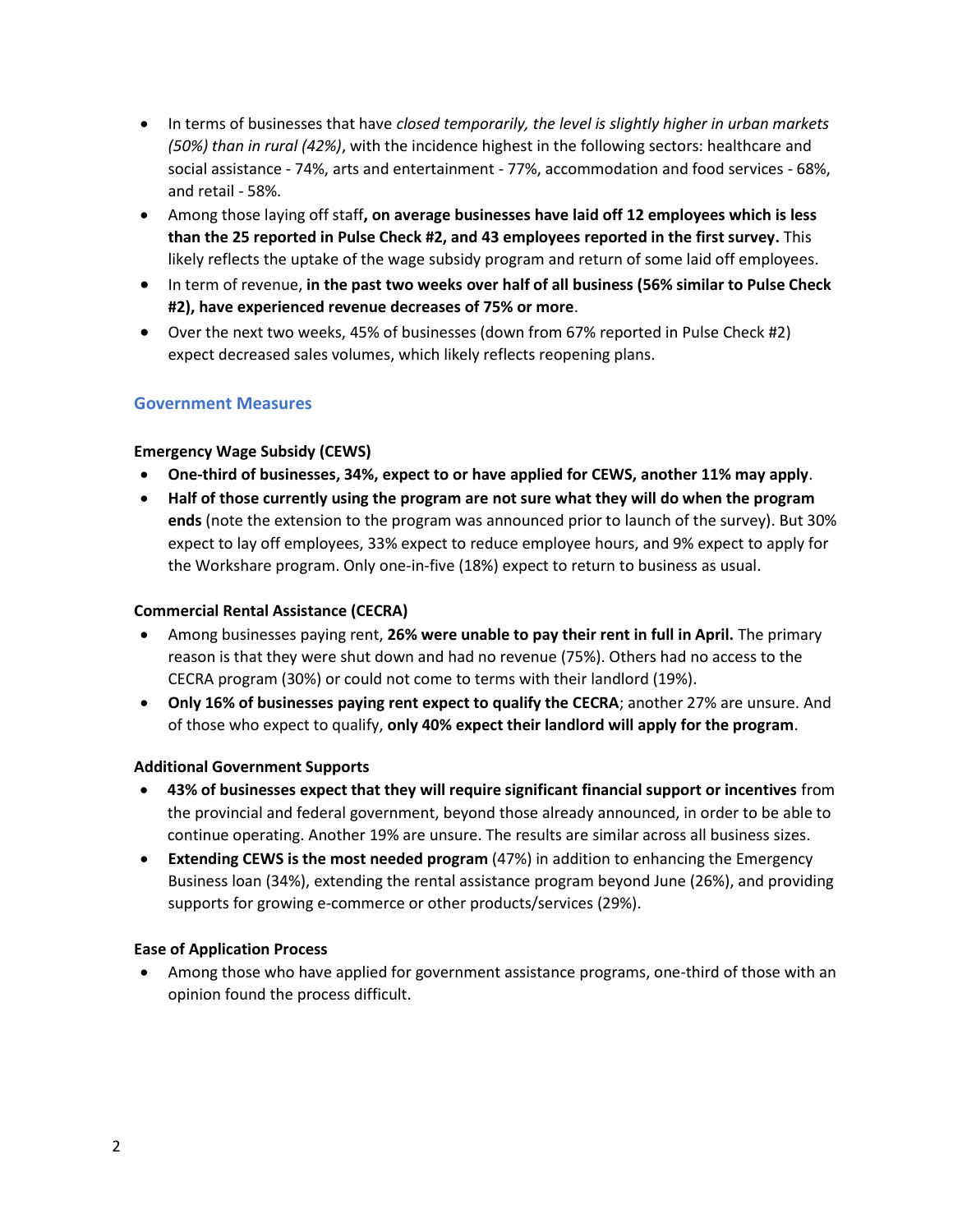## **Re-Opening**

- Businesses not able to operate at or near full capacity (74% of all businesses)**, only one-in-four (26%) feel well prepared to restart and be able to operate profitably** with the gradual easing of restrictions as outlined in the BC reopening plan. The sectors most impacted by the pandemic are the least confident but views do not vary by business size.
- The key challenges to restarting are attracting customers or revenue (75%) followed by having enough operating cash for expenses (49%) or to meet safety standards (31%), bringing staff back (39%), government not allowing their business to open yet (31%), and being unprepared or unable to meet safety standards/ requirements (30%).



#### **Key Challenges to Restart**

- **In terms of timelines, over half of businesses (55%) expect it will take two or more months to restart their business.**
- With the introduction of the BC Government's reopening plan, four-in-ten are *more* optimistic about the outlook for their business than two weeks ago, but the majority are just as concerned and some more pessimistic, with the results similar by business size.



## **Re-opening Plan Optimism**

- **Overall, 52% believe the reopening plan will be helpful, in contrast to 31% who believe it will be unhelpful and 17% who are unsure.**
- The key reasons the reopening plan is viewed as unhelpful is that is not clear enough or does not provide enough certainty, and/or it will not stimulate consumer demand.



#### **Reasons Reopening Plan Not Helpful**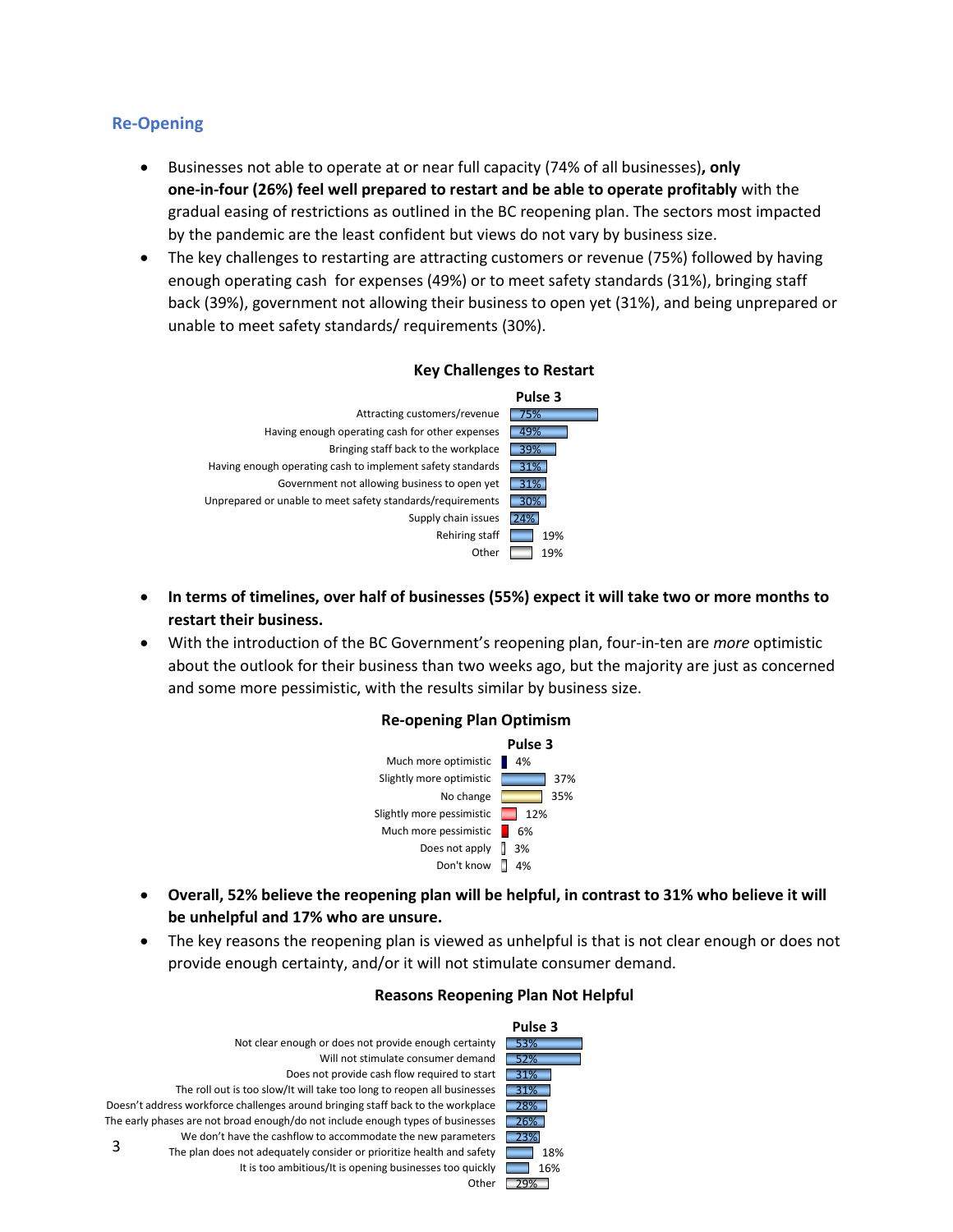





# **COVID-19 Impact Pulse Check #3 - May 22 '20**

# **- GVBOT Sub-Report -**

## **Introduction**

This report provides key highlights or differences from the overall results provided in the main report among 120 Greater Vancouver Board of Trade members who completed the survey from May  $11<sup>th</sup>$  to 15th, 2020.

# **Key Findings**

## **Impacts on Businesses**

- **The most common impact on members continues to be decreased sales volume, reported by 78% of members (no change from previous survey).** A total of 40% have reduced staff hours (down from 55%), 38% have laid off employees (similar to last survey), and 27% have closed temporarily (24% Pulse Check #2). And one-third have had capital projects, contracts/tenders and/or marketing projects either cancelled or deferred, and 30% report increasing operating costs.
- On the positive side, 40% have increased their digital or e-commerce presence, and small groups have introduced new products or services (13%), advanced new marketing projects (16%) or advanced new research and development (10%).
- Among those laying off staff, on average members have laid off 14 employees which is much less than the 72 employees reported in the last survey, reflecting the rollout of the CEWS program.
- In term of revenue, in the past two weeks 40% have had revenues drop by 50% or more. Over the next two weeks, 47% of members expect decreased sales volumes (in contrast to 67% in Pulse Check #2).

# **Government Measures**

## **Emergency Wage Subsidy (CEWS)**

- **45% of members expect to or have applied for CEWS; another 14% may apply**.
- **Four-in-ten of those currently using the program are not sure what they will do when the program ends** (note the extension to the program was announced prior to launch of the survey). But 43% expect to lay off employees, 26% expect to reduce employee hours, and 15% expect to apply for the Workshare program. Only one-in-five (22%) expect to return to business as usual.